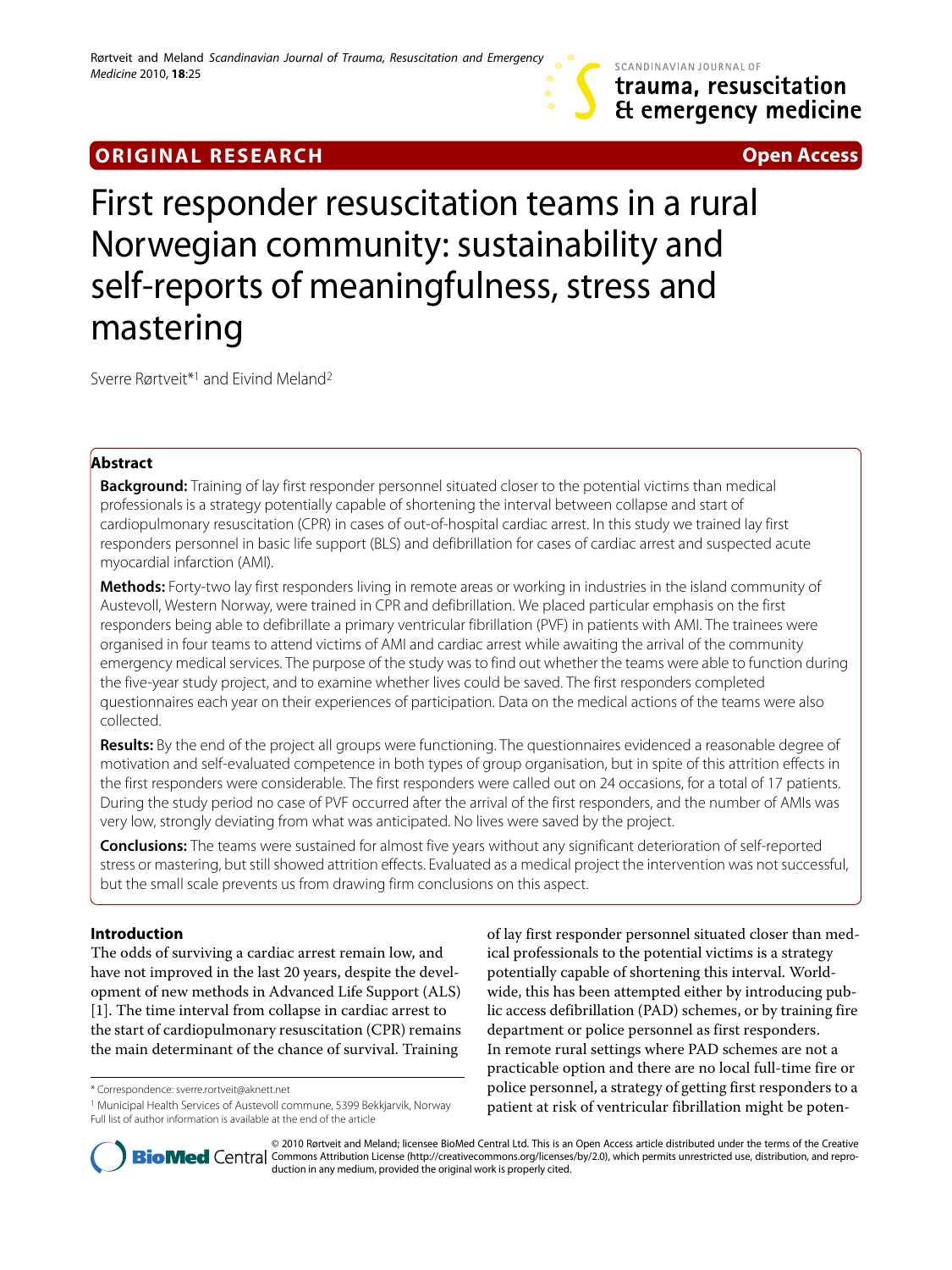tially fruitful. A substantial proportion of victims dying from acute myocardial infarction (AMI) die from primary ventricular fibrillation (PVF) shortly after the start of symptoms [\[2](#page-5-1)]. If personnel equipped with an automated external defibrillator (AED) and competent in defibrillation and Basic Life Support (BLS) are present at the scene when the patient begins to fibrillate, defibrillation can take place immediately, and the chances of survival are substantially higher [[3\]](#page-5-2). In this study first responder personnel were trained not only in BLS and defibrillation for cases of cardiac arrest, but also and principally for cases where the doctor suspected patients of having AMI. Our aim was to investigate whether organising first responder personnel in teams was feasible and sustain-

able over a long time period. Our goal was also to examine the extent to which members of such teams report mental stress, their experience of mastering and to what extent participants felt their tasks to be meaningful. Finally, we wished to investigate whether lives could be saved by the project.

## **Materials and methods**

The municipality of Austevoll in Western Norway consists of several inhabited islands with a total population of 4400. There is no bridge connection to the mainland. The islands of Hundvåkøy and Storakalsøy have 700 inhabitants. The two islands are connected by a bridge, but at the time of the study period they were not connected by bridge to the main islands of the community. Doctor and ambulance emergency calls to these islands were by ambulance boat and taxi. In 2002 local initiators cooperated with a local supplier of medical equipment, who was also a BLS and defibrillation instructor, and with the municipality medical officer (project leader, SR) to set up first responder teams. The same was also done at two centres of industry in the community, with a total of 150 employees.

For each of the two islands one AED was deployed (neighbourhood teams), along with one AED for each of the industrial areas (workplace teams). In the four teams a total of 42 persons were given a course in BLS combined with defibrillation training, developed by the Norwegian Resuscitation Council. Participation in the first responder teams was on a volunteer basis without remuneration. Of the 42 participants, 39 consented to give personal information: 14 female and 4 male participators in the neighbourhood teams, and 8 and 13 in the workplace teams. In the neighbourhood teams 5 were aged 20-39 and 13 were aged 40-59; the corresponding figures for the workplace teams were 12 and 9.

The project leader took part in the organising, training and surveillance of the teams, and issued the delegations to operate the defibrillator.

The AEDs were placed at dedicated locations on each of the two islands. In an emergency call with suspected AMI or cardiac arrest, the doctor on duty in the municipality would decide whether to alert the first responder team. The first responders did not participate by duty roster, but were called according to a telephone list, with the main emphasis on mobile phones. Two or three first responders were sent to the patient, bringing the AED, with as short a dispatch interval as possible. The first responders were taught to attach the defibrillating electrodes to the patient's chest, but not to turn the AED on, except in the case of cardiac arrest. The doctor and ambulance personnel would take over the management of the patient on arrival. At the industrial centres, company internal warning systems alerted the first responders.

After the end of every action, the project leader completed a registration form following a telephone conversation with the team members. Recorded events were time point and time intervals of falling ill, telephone calls, response time for the first responders and medical personnel, emergency medical measures taken, and medical end points. Time points and time intervals were estimated by the project leader from the information given by the first responders, often as a mean of the evaluation of the team members, and the recorded intervals of the ambulance personnel were often included in the estimates.

During the study period the neighbourhood groups had considerably more follow-up than the workplace groups. Both types of groups underwent retraining and redelegation once a year. In addition, the neighbourhood groups had a total of eight follow-up meetings originating in a need for evaluation of recent actions, discussions of procedures, and preparing and performing larger-scale training.

Before the start of the project, the members of the first responder teams were asked to give information on their background and their expectations of participation in the project (14 questions). In addition, they were asked to consent to give information on similar topics during the course of the study. Members who gave such consent were sent a questionnaire comprising 15 questions during the study period, and were asked to select the most appropriate answer preformulated on the form. The first questionnaire was sent out six months after the start of the study, and thereafter annually. Participants selected responses on a scale with four levels ranging from 'very good' to 'poor'. A few of the questions had other specific response alternatives according to the nature of the question, all of them graded in four levels.

We estimated the expected AMI and cardiac arrest events from the Norwegian mean incidence of AMI (1997-2001) and a national expert estimate of cardiac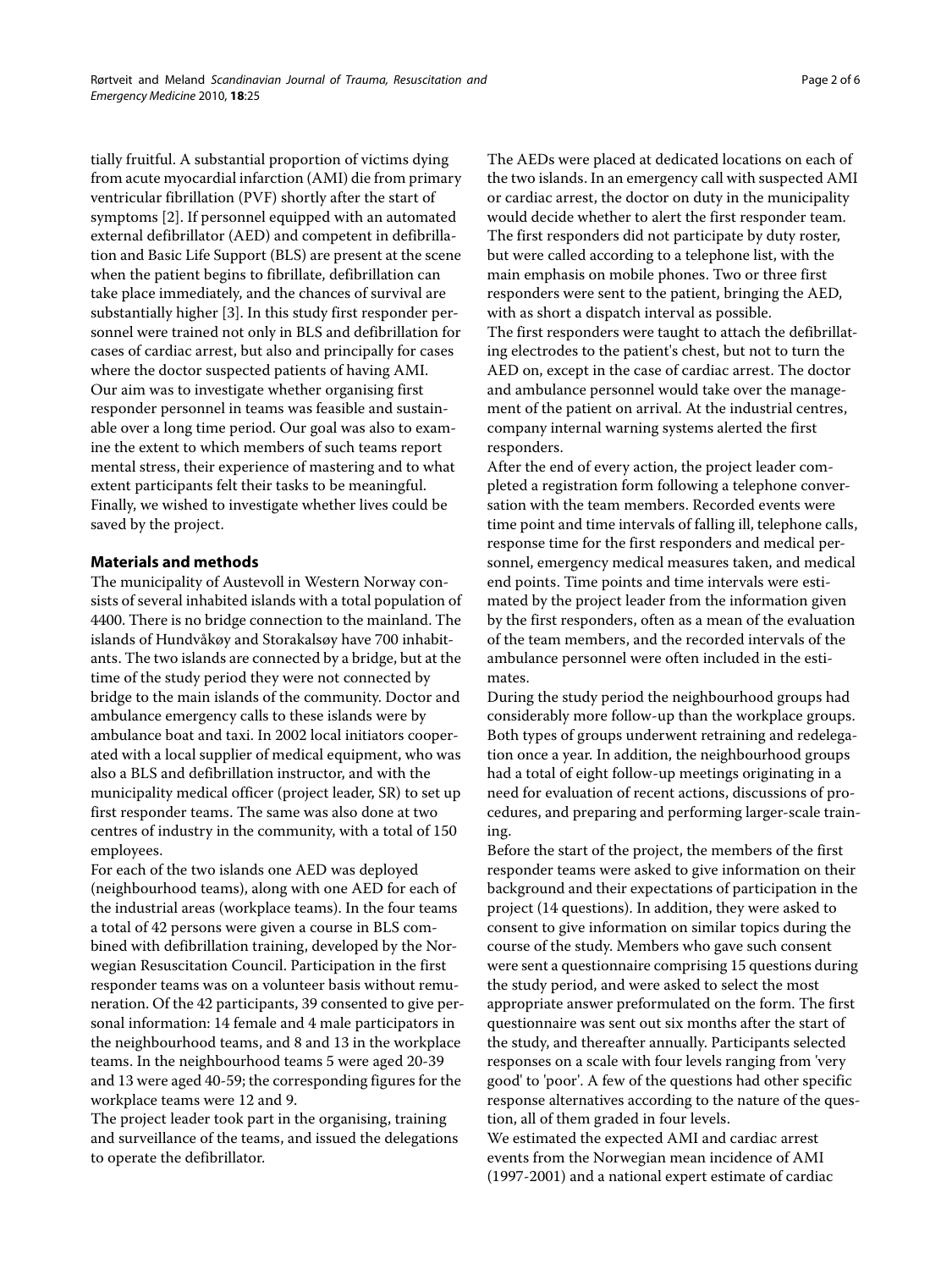arrest [[4](#page-5-3),[5\]](#page-5-4). From the estimation eleven cases of AMI and four cases of cardiac arrest were anticipated during the planned study period of five years. The results of this paper are from the period May 2002 to May 2007.

### **Ethics**

The study was approved by the Regional Committee for Medical and Health Research Ethics (REK) and the Norwegian Data Inspectorate.

## **Results**

## **Participants**

At the start of the project, the first responder teams comprised 42 members. Twenty-three were organised by the workplace groups and 19 belonged to the neighbourhood groups. At the end of the project, 27 members were still participating, 17 in the workplace groups and 10 in the neighbourhood groups. Table [1](#page-2-0) shows the variation in the number of participants over the study period. At the end of the project, one of the two neighbourhood groups had lost five of its original eight members, and its functioning was maintained only by the recruitment of one additional first responder during the study period. Four of the member withdrawals occurred in the last months of the project, between the time of the participants' returning of the last questionnaire and the end of the project.

### **Qestionnaire responses**

Thirty-nine of the original participants had consented to complete the questionnaires. Thirty-nine questionnaires were completed and returned at the start of the study; at six months 37 were completed; at two and a half years 31 were completed, and at four and a half years 26 questionnaires were completed. In table 2 we give results from the completed questionnaires by 1/2, 2 1/2 and 4 1/2 years. Throughout the study period the first responders of the neighbourhood groups evaluated their CPR and defibrillation competence, as well as the performance of the group they belonged to, as slightly higher than the workplace groups, but none of these differences are statistical significant. The mean difference between the groups and within each group over time concerning the the other

self-reported variables was small and of no clinical relevance. Being in actions was not self-evaluated as obviously changing the first responders' enthusiasm of participation in the project.

### **Patients**

The neighbourhood groups were called out on 24 occasions, for a total of 17 patients. On one occasion the group should have been alerted according to procedure, but failure of communication prevented this, and this case is not included in the material. The patients were aged 36-92 years, with a mean of 66 years. Since more than one first responder took part in each action, a total of 63 person-actions are recorded for the neighbourhood members. Seven first responders participated in cardiopulmonary resuscitation, one of them by giving defibrillation. The mean participation per neighbourhood team member per year was 0.74 actions.

The reason for call out was cardiac arrest in 6 of the 24 actions, and suspected AMI in 18 cases. For the arrest patients, the indication "no shock indication" was given by the first responder's turning on the automated defibrillator in five of the six cases. This means the initial rhythm was asystole, as this was the way the machines were programmed from the manufacturer. To the sixth patient the machine was not turned on, since there was a verified too long interval without circulation or CPR. All the six cardiac arrest patients were declared dead on scene by the doctor. In two instances, by chance the first personnel to reach the patient was a paramedic or doctor. The time intervals from alarm call to arrival of first responder and of AED, is given for suspected AMI and for cardiac arrest in table 3. The first responder arrived at the patient in a median of 22.5 minutes before the ambulance personnel and doctor; the AED was there in a median of 20 minutes before the ambulance and doctor arrived.

In the 18 cases of suspected AMI, acute chest pain was the first symptom in 13 cases and other AMI-related symptoms in five cases. Upon doctor's examination on site, the condition was deemed not to necessitate hospitalisation in four cases. Of the remaining cases, one

#### <span id="page-2-0"></span>**Table 1: Participants by group and time in the project. Response rate at relevant times.**

|           | 0.5 years |    |    | 1.5 years  |    | 2.5 years  |    | 3.5 years  |    | 4.5 years  |    | 5 years    |    |    |    |
|-----------|-----------|----|----|------------|----|------------|----|------------|----|------------|----|------------|----|----|----|
|           | м         | F  |    | A<br>N(% ) | т  | A<br>N(% ) | т  | A<br>N (%) |    | A<br>N (%) |    | A<br>N (%) | м  | F  | т  |
| Workplace | 16        |    | 23 | 19 (83)    | 21 | 17(81)     | 23 | 17(74)     | 19 | 15 (79)    | 19 | 13(68)     | 13 | 6  | 19 |
| Neighb.   | 4         | 15 | 19 | 18 (95)    | 18 | 16(89)     | 16 | 14(88)     | 16 | 14 (88)    | 15 | 13 (87)    | 2  | 9  | 11 |
| Total     | 20        | 22 | 42 | 37 (88)    | 39 | 33(85)     | 39 | 31(79)     | 35 | 29 (83)    | 34 | 26(76)     | 15 | 15 | 30 |

 $M =$  male, F = female, T = total, A = Answers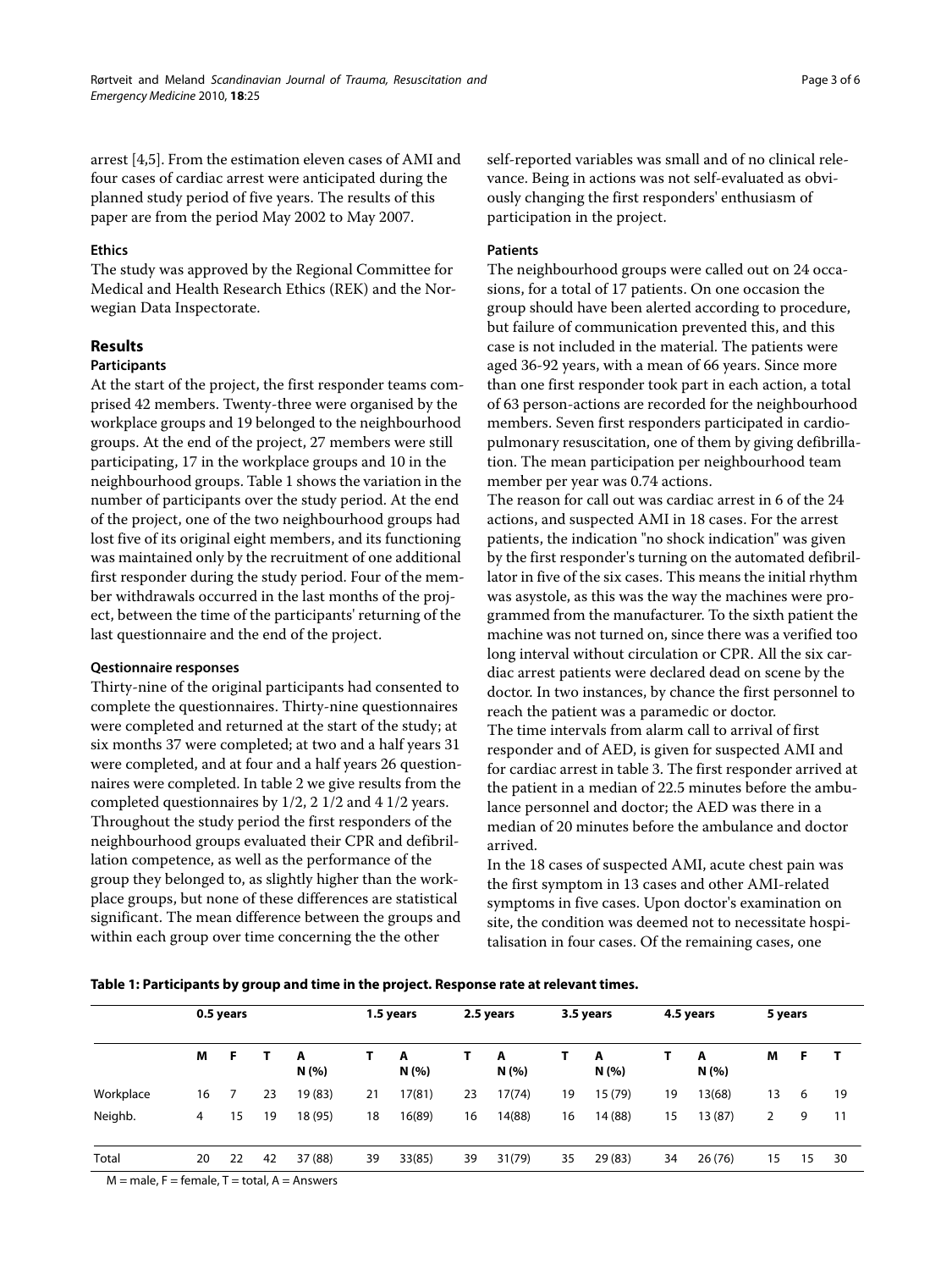|                                                        | 1/2 year     |                         | 21/2 years               |               | 4 1/2 years  |               |  |  |
|--------------------------------------------------------|--------------|-------------------------|--------------------------|---------------|--------------|---------------|--|--|
|                                                        | $Wg(N = 19)$ | <b>Ng</b><br>$(N = 18)$ | $Wg(N = 17)$             | $Ng (N = 14)$ | $Wg(N = 13)$ | $Ng (N = 12)$ |  |  |
| Physical<br>health                                     | 3.3          | 3.7                     | 3.2                      | 3.0           | 3.5          | 3.3           |  |  |
| Mental health                                          | 3.6          | 3.7                     | 3.5                      | 3.7           | 3.8          | 3.7           |  |  |
| General<br>anxiety                                     | 3.7          | 3.8                     | 3.5                      | 3.8           | 3.5          | 3.7           |  |  |
| Health anxiety                                         | 3.6          | 3.7                     | 3.6                      | 3.4           | 3.5          | 3.6           |  |  |
| Meaningfulne<br>ss of task                             | 3.6          | 3.4                     | 3.5                      | 3.6           | 3.2          | 3.4           |  |  |
| Personal stress                                        | 1.5          | 1.6                     | 1.3                      | 1.7           | 1.3          | 1.8           |  |  |
| <b>Familiar stress</b>                                 | 1.1          | 1.3                     | 1.0                      | 1.3           | 1.0          | 1.3           |  |  |
| Sense of<br>group<br>performance                       | 2.8          | 3.2                     | 2.8                      | 3.3           | 2.8          | 3.2           |  |  |
| Training in<br>between<br>sessions                     | 2.2          | 2.3                     | 2.2                      | 2.0           | 1.9          | 2.1           |  |  |
| Selfrated<br>mastering of<br>CPR and<br>defibrillation | 2.9          | 3.1                     | 2.9                      | 3.4           | 2.8          | 3.2           |  |  |
| Participated in<br>action <sup>1</sup>                 | $N = 1$      | $N = 6$                 | $N = 0$                  | $N = 6$       | $N = 1$      | $N = 5$       |  |  |
| Selfrated<br>performance<br>of action                  | 3            | 3.7                     | $\overline{\phantom{a}}$ | 2.3           | 3            | 3.8           |  |  |
| Change of<br>enthusiasm<br>after action <sup>2</sup>   | 2.0          | 2.2                     | $\overline{\phantom{a}}$ | 2.7           | 2.0          | 2.0           |  |  |

**Table 2: First responders' selfreporting after 1/2, 2 1/2 and 4 1/2 years. Mean values. Values 1 (minimal) - 4 (maximal). Wg = workplace groups, Ng = Neighbourhood groups.**

1 Number of first responders who had participated in action since last return of questionnaire

<sup>2</sup>Values of variable: 1 = less enthusiastic 2 = unchanged 3 = more enthusiastic 4 = much more enthusiastic

patient was confirmed in hospital as having an AMI, twelve were evaluated not to have AMI, and for one patient hospital data was not obtained. None of the patients with suspected AMI as the reason for the emergency call out had a cardiac arrest while attended only by the first responders.

## **First responders' actions**

In 62% of alerts the first team member called was able to attend the patient, and in 70% the second team member called was able to respond. In one instance the ambulance personnel were not able to contact any of the first responders. The workplace groups were never called into action during the study period. Individual members of the workplace groups did take part in emergencies,

attending an AMI-suspected patient or performing CPR on four occasions, though all of these instances were outside the workplace.

The training procedure of attaching the defibrillator electrodes to the patient's chest upon the first responder's arrival at the patient was followed in five instances and not followed in 12 instances. Reported reasons for not attaching the electrodes were evaluation of the situation by the first responders as non-urgent (2 instances), not wanting to risk the integrity of the patient (1), instructions by the paramedic or doctor not to attach the electrodes (1), and when the ambulance and doctor would arrive very shortly after the first responder (2). In five instances no reason was given for deviating from the pro-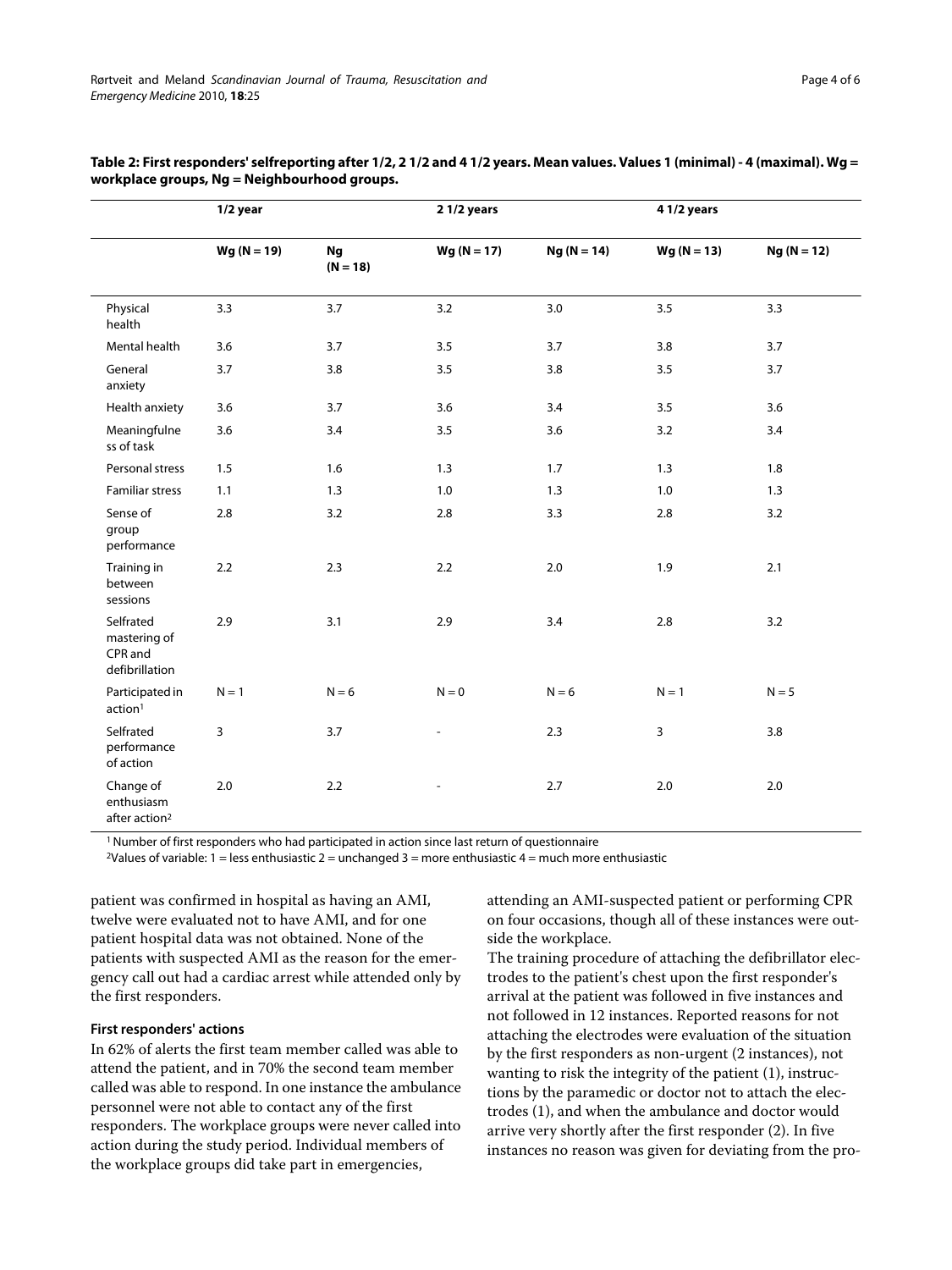|                 | <b>Suspected AMI</b>  |               | <b>Cardiac arrest</b>       |                 |  |  |
|-----------------|-----------------------|---------------|-----------------------------|-----------------|--|--|
|                 | Call-first responder1 | Call-AED2     | <b>Call-first responder</b> | <b>Call-AED</b> |  |  |
| $0-2$ min       | $\overline{2}$        |               |                             |                 |  |  |
| $3-5$ min       |                       |               | 2                           |                 |  |  |
| 9-10 min        | 4                     | 4             |                             |                 |  |  |
| 11-15 min       | 5                     | 4             | 4                           | 2               |  |  |
| 16-20 min       | 3                     | 2             |                             |                 |  |  |
| 21-25 min       |                       | $\mathcal{P}$ |                             |                 |  |  |
| 26-40 min       | 3                     | 4             |                             |                 |  |  |
| 41-60           |                       |               |                             |                 |  |  |
| AED not brought |                       |               |                             |                 |  |  |
| Unknown         |                       |               |                             |                 |  |  |
| Total           | 18                    | 18            | 6                           | 6               |  |  |

### **Table 3: Response times (interval of minutes)**

1 Interval from alarm call to arrival of the first responder at the patient

2 Interval from alarm call to arrival of automated defibrillator

cedure, and in one instance it is not known whether the electrodes were attached or not.

## **Discussion**

Deployment of automated external defibrillators and training of first responders is carried out worldwide ranging in scale from very large projects like the US Public Access Defibrillation Trial [[6\]](#page-5-5) to very small schemes with participation of only a few people.

Our study gives data on the formation and follow-up of first responders organised in four groups of just under ten persons per group. We give data on the opinions, experiences, medical activity and participation of each member of the groups, collected annually for a time span of five years. This study thus documents the feasibility and sustainability of first responder groups. We maintain that such documentation should be mandatory in these types of projects. To our knowledge, this kind of information has not been published by others.

All four groups were functioning at the end of the fiveyear period. Over the study period the participants generally reported a reasonable, though not high level of selfevaluated competence in CPR and defibrillation, a high degree of meaningfulness of the participation, and low self-rated stress. In spite of a high difference in follow-up and experience of actions between the two types of group organisation, their subjectively evaluated meaningfulness and competence of CPR and defibrillation was surprisingly similar.

Four of the member withdrawals occurred in the last months of the project. It is possible that this was due to a reduction in perceived meaningfulness or increased sense of stress not captured by the last round of questionnaires, which were performed a half year before the end of the project. Some of the members of the neighbourhood group with the highest withdrawal said they felt the task was burdensome, since responsibility was shared among only a few people. We evaluate the high withdrawal in the end period of the project as a real effect of wear and tear, and it was seen in the groups exposed to real actions.

The dispatch procedure resulted in overlong response times, and adherence to the training procedure was suboptimal. The findings of this study imply that medical professionals organising first responder schemes should consider thoroughly which practical circumstances ought to be present for a project to be successful. The possibility that the first responders will stay the course should be discussed with participants from the beginning. At the yearly retraining and delegation, we recommend holding an informal discussion with the first responder group, with emphasis on how the group members feel about their participation. If a first responder project is no longer functioning in practice, it should be formally terminated. This study was in part stimulated by the idea of getting defibrillation-competent personnel rapidly to patients with suspected AMI, in order to defibrillate them in case of PVF [\[3](#page-5-2)]. During the study period no case of PVF occurred after the arrival of the first responders, and in